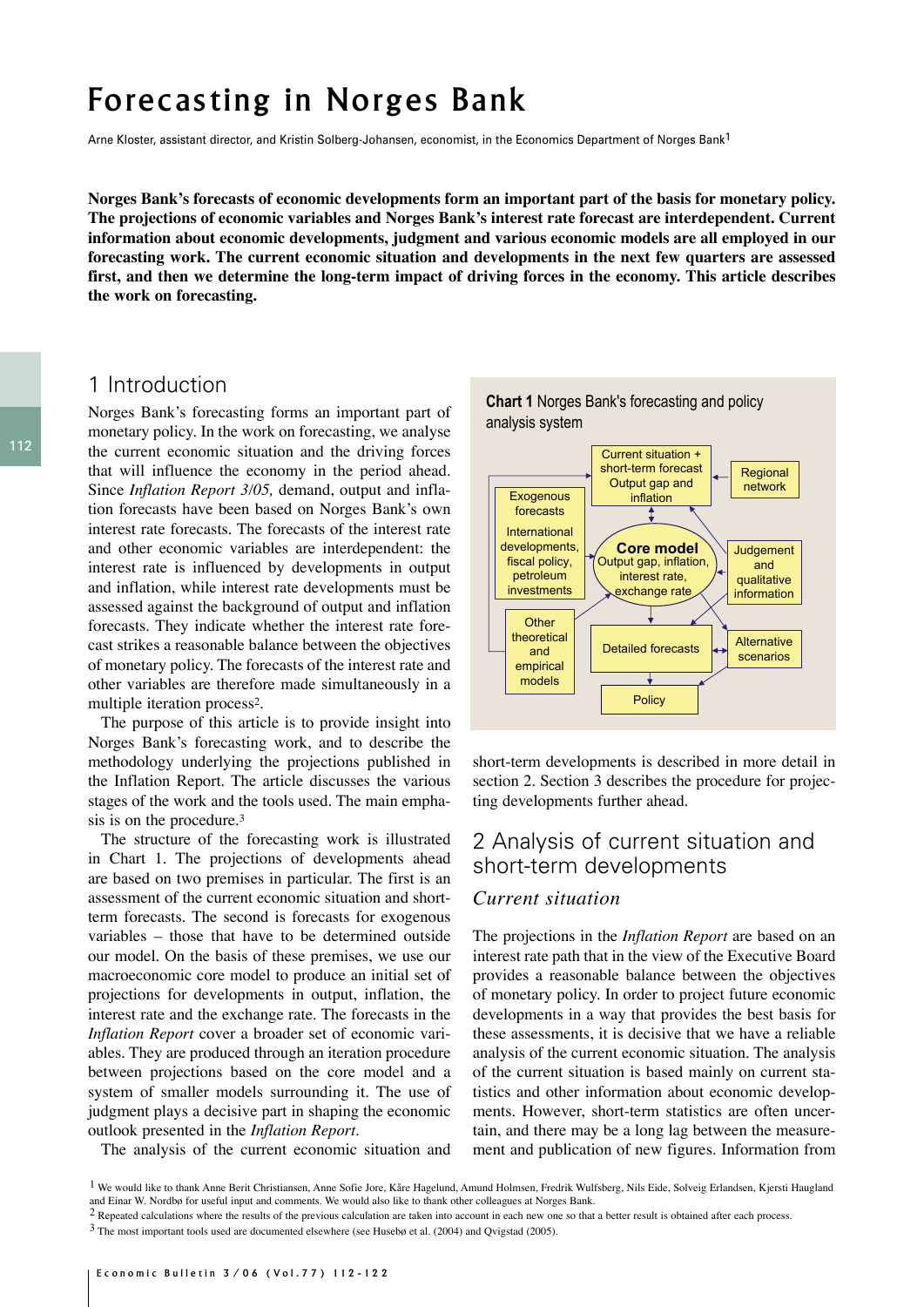# Norges Bank's regional network

- 7 regions
- 5 information rounds per year
- 40 meetings with contacts per region per round, minutes from each meeting
- 5 reports on business conditions per year from each region: Qualitative reports with approximate quantifi
	- cation of economic conditions
- 5 national reports per year on economic conditions

Norges Bank's regional network therefore provides an important supplement to current statistics. This network consists of companies, organisations and municipalities throughout Norway. Five times a year, business and community leaders are interviewed about developments in their sectors, and the impressions they provide form part of the basis of our assessment of the current and near-term economic situation. Preliminary surveys indicate that the network provides reliable information about developments before it becomes available through official statistics.4

An important part of the work consists of analysing the driving forces behind the current economic situation. The analysis of the current situation culminates in an assessment of capacity utilisation and inflationary pressures in the economy today, and forecasts for developments in the next few quarters (see Chart 2).

#### **The output gap**

The estimate of the output gap expresses our assessment of total capacity utilisation in the economy. The output gap is defined as the difference between actual output and potential output, which is the output level that is **Chart 2** CPI-ATE<sup>1</sup>) and estimate of output gap<sup>2</sup>). Per cent. 2002 Q1 – 2006 Q23)



consistent with stable inflation over time. The output gap has to be estimated, as potential output is an unobservable variable. In order to make a correct assessment of economic pressures, and hence inflationary pressures ahead, it is important to that our assessment of the output gap at the time in question is correct. If the initial level is incorrectly estimated, the error will be diffused over the forecast period. This will impair the basis for assessing which interest rate path can best contribute to achieving the desired developments ahead. The desired developments are illustrated in Chart 3.

Our estimate of the output gap is the result of an overall assessment of available information concerning resource utilisation in the economy. Norges Bank's output gap estimates are based on several different methods and data sources, which may help to reduce the uncertainty of the estimates.5



4 See Haugland, Kallum and Sjåtil (2005) for a further discussion of Norges Bank's regional network.

5 See box in Inflation Report 3/05 for a discussion of output gap uncertainty.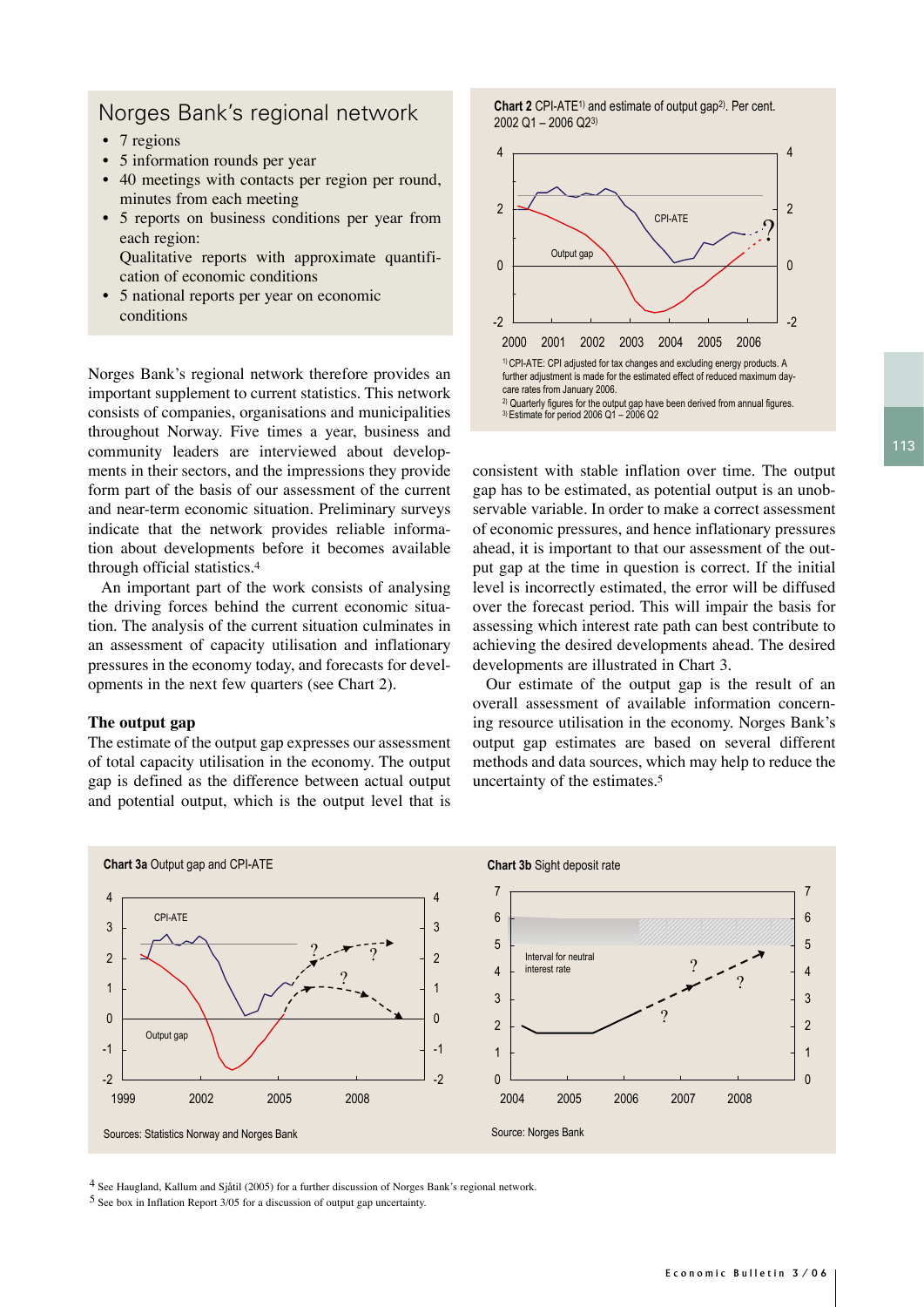- We base our assessment of the output gap on technical calculations of trend growth in the Norwegian economy. There are a number of methods for estimating the output gap. The most commonly used methods generally provide the same picture of cyclical fluctuations over time (see Chart 4)6. At certain times, however, the different methods may result in fairly different estimates of the output gap level. Our estimate is based on trend growth as calculated using a Hodrick-Prescott filter, but the results of other methods are also included in the assessment.
- Our estimate of the potential GDP growth rate is adjusted if we have information about extraordinary factors that influence developments. In the past, for example, we have made adjustments for the increase in the number of vacation days in 2001 and 2002, and the rapid decline in sickness absence in 2004. These are examples of changes that are captured by technical methods after a period, but which would have to be adjusted if we have information on sudden shifts.
- In our assessment of the output gap we also take into account other indicators that provide direct or indirect information regarding the utilisation of resources in the Norwegian economy. Among other things, we use information from Norges Bank's regional network to develop an index of average capacity utilisation in the Norwegian economy which can be compared with the output gap (see Chart 5). Statistics Norway's business tendency survey for manufacturing, and in particular the capacity utilisation index, may also function as a cross-check.
- The situation in the labour market provides important information about the output gap. The unemployment level fluctuates with the business cycle, and forms an important basis for assessing capacity utilisation. The unemployment level that is consistent with stable price and cost inflation is uncertain, however, and has to be estimated. The level of unemployment that is consistent with normal resource utilisation in the economy may also vary over time, among other things as a result of structural changes in the labour market. At the same time, the different unemployment statistics may in periods give different signals about labour market tightness. Historical experience plays an important part when these factors are assessed.
- Developments in the labour force, the number employed and person-hours worked also provide information about the extent to which available labour resources are being used. These variables normally fluctuate with the business cycle, and can provide a more nuanced picture of resource utilisation than that obtained by looking at the unemploy-

**Chart 4** The output gap calculated using different methods



**Chart 5** Capacity utilisation<sup>1)</sup>, Norges Bank's regional network and estimate of output gap<sup>2)</sup>. Per cent. Jan 2005 - May 2006<sup>3)</sup>





6 See box in *Inflation Report* 1/04 and Bjørnland, Brubakk and Jore (2004) for a further description of different methods used to estimate the output gap.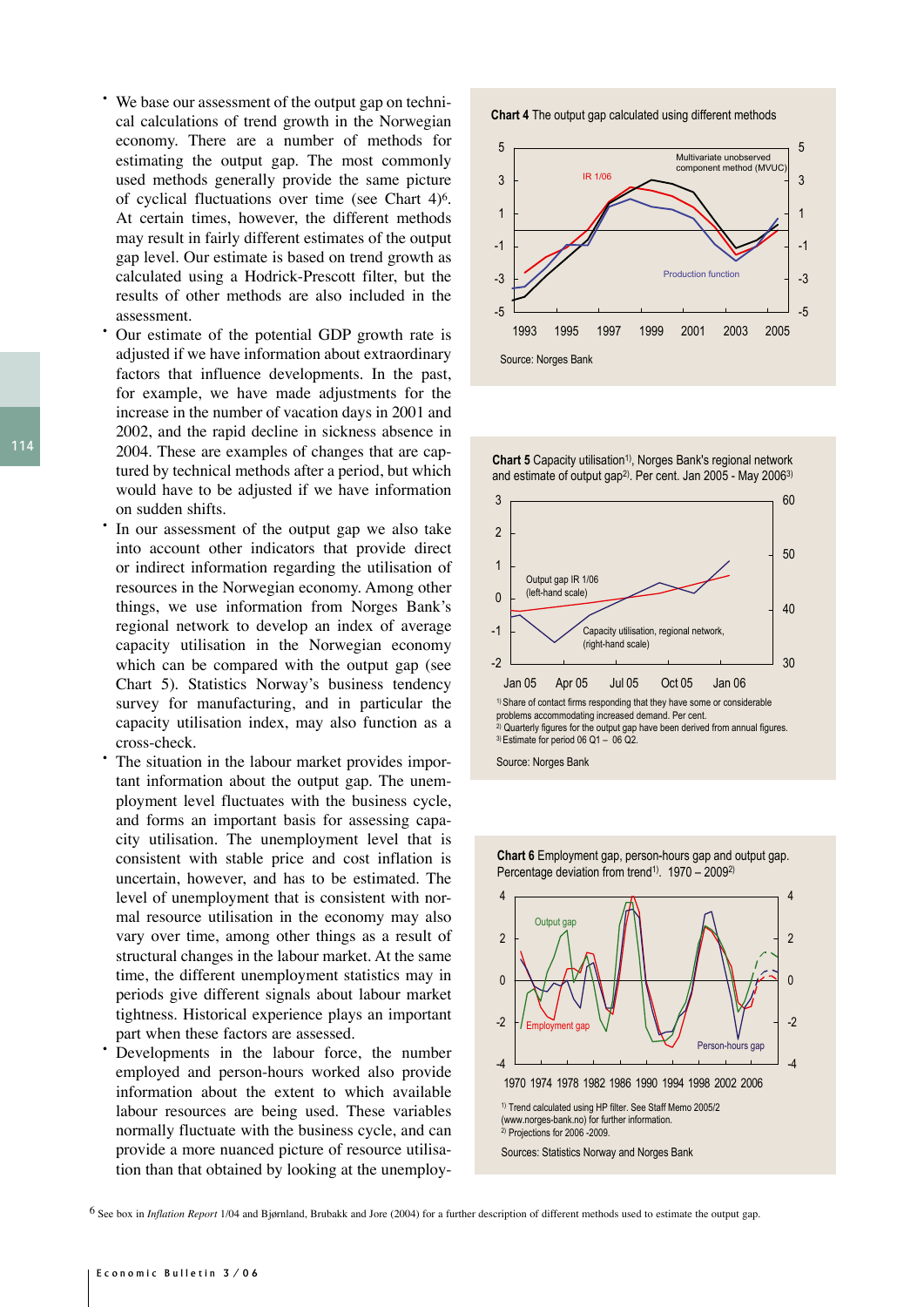115

ment rate in isolation. One approach is to consider developments in unemployment, person-hours and the labour force as deviations from calculated trend levels, as shown in Chart 6.

- Developments in financial variables can also provide information about capacity utilisation in the economy. Some financial indicators appear to correlate closely with the output gap, and in some cases can predict developments. See Gerdrup et al. (2006) for a more detailed account of these indicators.
- The link between real and nominal variables is largely found in the labour market. Wage developments provide an indication of how the social partners assess the tightness of the labour market. A considerably stronger increase in real wages than in labour productivity implies strong competition for labour, high capacity utilisation in the economy and inflationary pressures.

The output gap can also influence prices directly through profit margins in the enterprise sector. When demand for goods and services is high relative to production capacity, prices tend to rise to a further extent than implied by firms' costs. The extent to which margins increase in such a situation will depend especially on the competitive situation in the various industries. An assessment of the competitive situation in the economy is therefore important for estimating the effect of higher demand on inflation.

Owing to increased cross-border labour mobility and increased trade in services, assessing the output gap is more complicated than earlier. Increased globalisation may imply that capacity limits in the Norwegian economy are becoming more flexible. Inward migration of foreign labour in periods of expansion may prevent the emergence of bottlenecks. At the same time, increased awareness among Norwegian employees of the possibility of inward migration may have a dampening effect on wage demands. This may imply changes in the relationship between labour market tightness and wage developments. The existing statistics on use of foreign labour in Norway are incomplete, but provide some indication of developments over time. Information from our regional network is also useful in assessing these factors. Nonetheless, our assessment of the implications of increased globalisation for capacity utilisation has to be largely based on judgement.

Our estimates of the output gap level have been revised over time (see Chart 7), reflecting the substantial uncertainty surrounding the estimates. Revised national accounts figures and new information concerning developments in output, employment, unemployment, prices and wages may result in revision of the output gap level, both in retrospect and looking forward.

**Chart 7** Estimates of the output gap in various Inflation Reports



#### **Prices**

The operational objective of monetary policy is annual consumer price inflation of approximately 2.5% over time. When assessing the attainment of this objective in retrospect, we look at whether average consumer price inflation (CPI) has been close to the inflation target over time.

Developments in consumer prices are influenced by a number of factors. There may be random monthly variations which do not provide information about underlying inflation. Like the output gap, underlying inflation is unobservable, and we therefore look at a number of different price indices in order to gain the best possible understanding of developments. The consumer price index adjusted for tax changes and excluding energy products (CPI-ATE) is an important indicator. Taxes and energy prices are often determined by factors other than underlying economic developments. Among other things, we find that electricity prices vary widely as a result of fluctuations in temperature and precipitation.

Other indicators of underlying inflation may place less emphasis on groups of goods that historically have shown wide price fluctuations, or groups of goods that have recently exhibited particularly wide price changes. Examples of such indicators are trimmed mean inflation7 and weighted median inflation8, where the most extreme price changes each month are excluded from the basis of calculation (see Chart 8). See Jonasson and Nordbø (2006) for a discussion of various indicators of underlying inflation in Norway. Producer prices, wholesale prices and building costs also provide information about inflation.

In order to analyse developments in consumer prices, the various sub-indices of the CPI are assessed individually. This may provide information about the forces that drive inflation. For example, prices for imported goods will be largely influenced by forces other than prices for goods and services produced in Norway. Capacity utilisation in the economy has the strongest effect on

 $7$  Trimmed mean inflation is calculated by excluding the largest price movements when calculating inflation. The goods and services excluded vary from one month to the next.

<sup>8</sup> Weighted median inflation is obtained by ranking changes in prices for some goods and services from lowest to highest. The median is the middle value obtained when CPI weights are taken into account.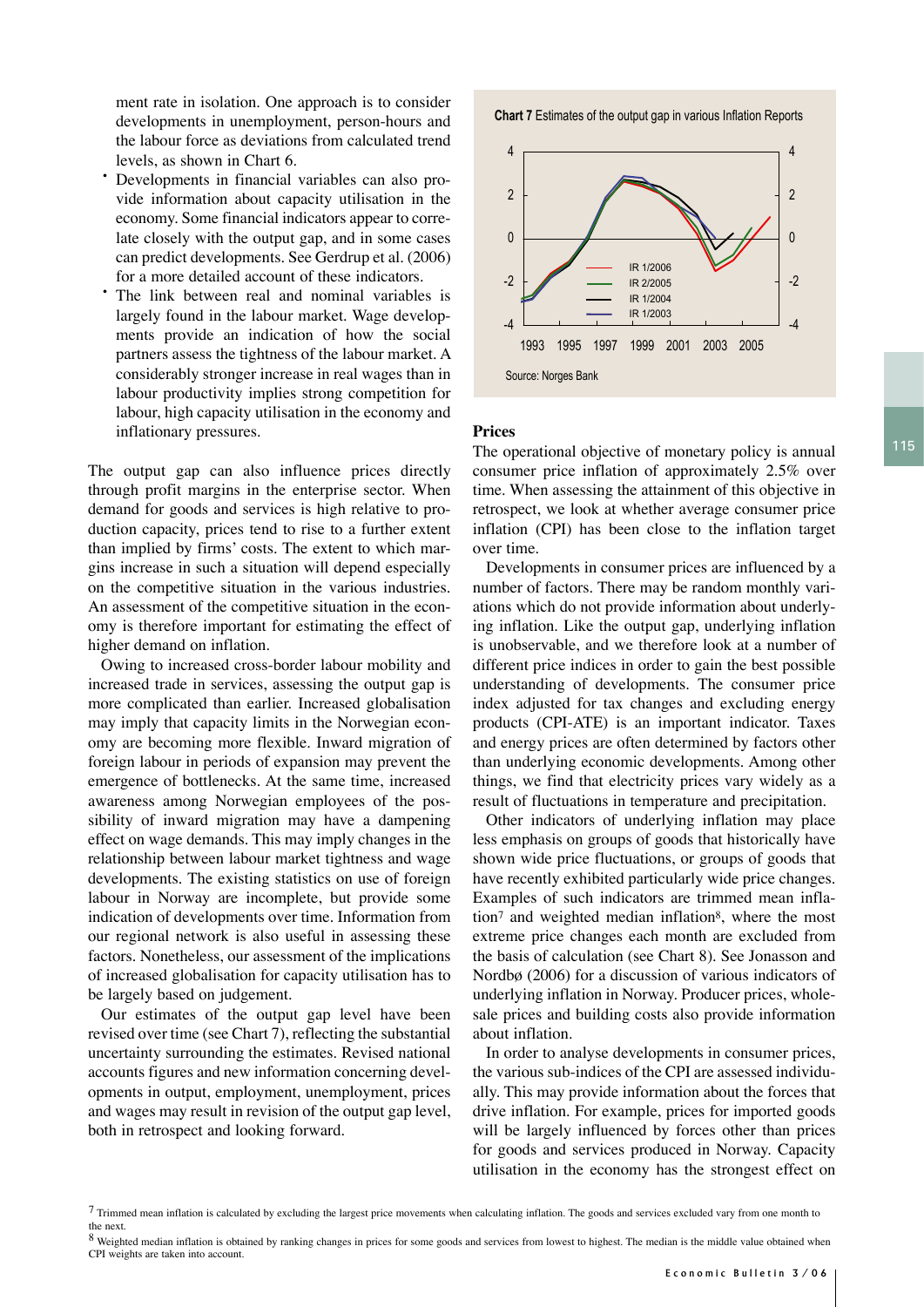**Chart 8** Different indicators of inflation. CPI-ATE, trimmed mean and weighted median



the rise in prices for goods and services produced in Norway, while changes in the exchange rate, the trade pattern and external prices have the strongest effect on prices for imported consumer goods.

An analysis of sub-indices may also indicate whether changes in consumer prices are broad-based or driven by substantial changes in prices for only a few goods or services. A broad-based rise in inflation indicates that driving forces other than changes in prices for only a few groups of goods or services are behind the rise.

When assessing the current situation, observed developments in consumer prices are compared with the results of estimated equations for price developments. This is useful for determining whether developments are in line with historical experience, given the different driving forces, or whether they deviate. If there is a difference, the reasons for the difference have to be analysed. Without a correct analysis of the driving forces, it is not possible to draw up projections with a high degree of precision.

An example of such an analysis is the work devoted to understanding the low inflation of recent years. When inflation fell in 2003, primarily as a result of a sharp fall in prices for imported consumer goods, the fall was sharper than implied by our analytical tools. A possible interpretation was that the strengthening of the krone exchange rate through 2002 had had a more rapid, stronger effect on import prices than we had assumed. However, this was contrary to the findings of a number of international surveys which indicated that the passthrough from the exchange rate to consumer prices had declined over time.<sup>9</sup>

More detailed analyses indicated that the low rise in prices for imported consumer goods was related to changes in our trade pattern.10 A steadily increasing share of goods is imported from low-cost countries in Asia and central Europe. Importers' costs fall when suppliers in western industrialised countries are replaced by suppliers in countries with a substantially lower cost **Chart 9** External price impulses to imported consumer goods. 1991 Q1 = 100



level. A portion of this fall in costs translates into lower retail prices for imported goods in Norway. For example, clothing prices fell markedly. At the same time, strong productivity growth in some industries internationally led to falling prices for many internationally traded consumer goods.

In order to gain insight into and systemise these new forces, a new indicator was constructed in 2004 to measure external price impulses to Norwegian consumer goods (see Chart  $9$ )<sup>11</sup>. The new index shows that traditional calculations based on producer prices among our traditional trading partners may have on average overestimated external price impulses by close to 3 per cent annually over the past 6 years.

Observed changes in historical relationships may be a sign of long-term changes in the functioning of the economy. However, they may also be due to disturbances of a more short-term or random nature. It is difficult to determine in real time whether such changes are due to structural shifts or noise. Our assessments may have a considerable bearing on our forecasts.

The example above illustrates how important analysis of the current situation is for projections. If we had pointed to the low rise in prices for imported goods as the explanation for the stronger pass-through from the exchange rate, our projections would have been different than they did when we took into account the effects of the change in Norway's import pattern.

#### *Short-term forecasts*

Economic policy and other forces affect the economy with a lag. The output and inflation projections for the next few quarters can therefore be seen relatively independently of our projections for developments in interest rates, exchange rates, global developments and other driving forces. In our forecasting work we have therefore decided to use tools other than our core model to project developments in the next couple of quarters.

<sup>9</sup> See for example Campa and Goldberg (2002, 2005).

<sup>10</sup> See box in *Inflation Report* 1/04.

<sup>11</sup> See Røstøen (2004).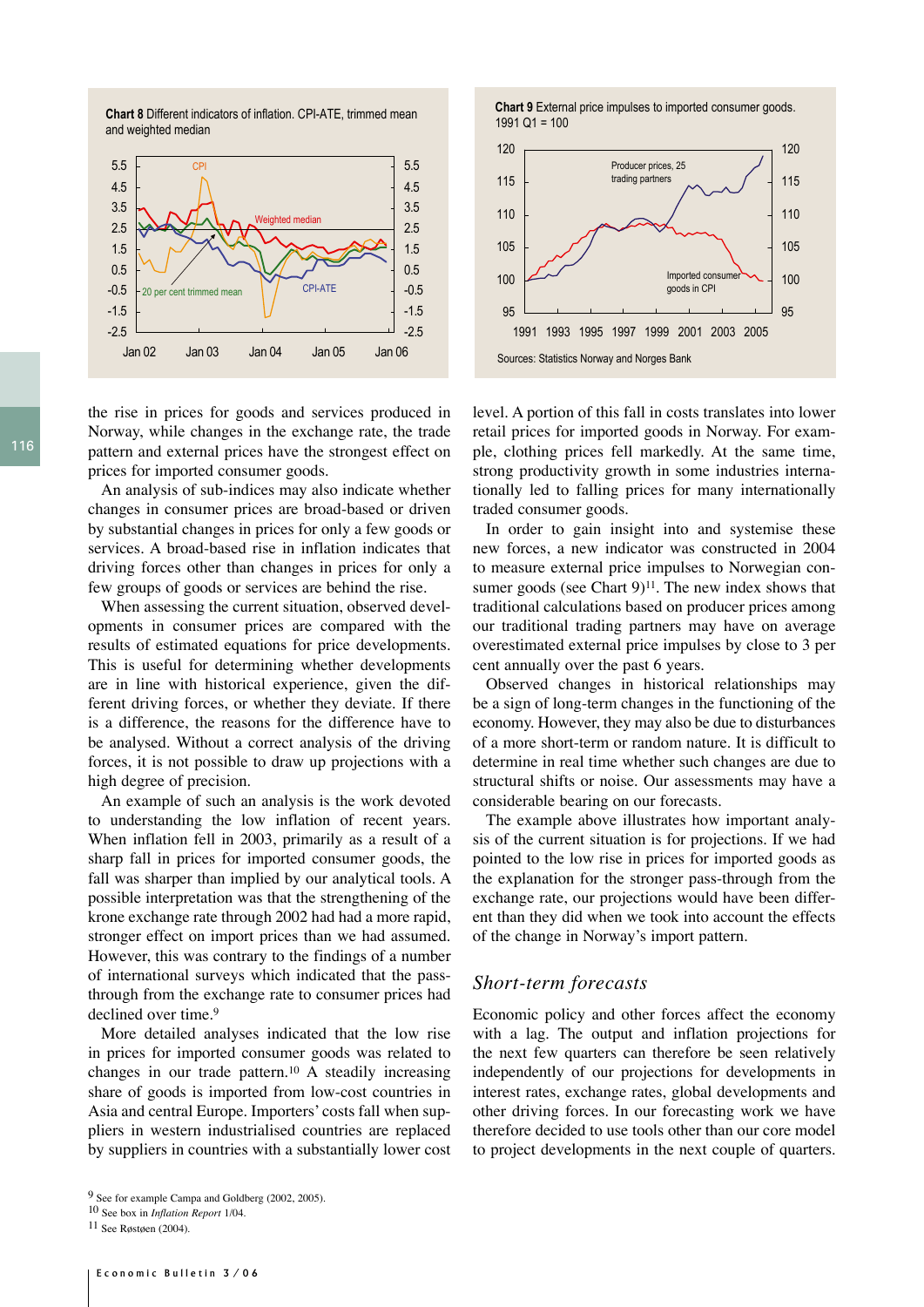117

Detailed knowledge of developments in the different sectors of the economy is particularly useful for forecasting short-term developments. The core model plays a more important part as an aid in forecasting developments further ahead, which have to take greater account of projected interest rate and exchange rate developments.

In the light of our knowledge of the current situation and recent history, we form a picture of short-term developments. We use information from short-term statistics, the regional network and other relevant sources to forecast developments in the various demand components – private consumption, public consumption, fixed investment in the private and public sector, and petroleum investment. These forecasts are combined into a forecast for total domestic demand. Foreign trade and the supply side of the economy are also assessed based on output and labour market figures. Forecasts of total demand and the supply side are combined to form a picture of mainland GDP for the next few quarters. For consumer prices, we use econometric equations for domestic and imported inflation as a basis for shortterm projections. These projections of prices and GDP form the point of departure for forecasting short-term developments.

The overall picture of the economy for the next few quarters is compared with the results from small models which are suitable for forecasting short-term developments. In this work we use univariate forecasts, forecasts based on GDP indicators and various kinds of VAR (vector autoregressive) models.

Univariate statistical models only make use of the historical variation in the actual series. ARIMA models<sup>12</sup> are used, which project numerical series on the basis of their own dynamics. Predictions from these models are useful for cross-checking variables such as inflation over the next few months. Experience indicates that univariate models yield relatively good consumer price projections for the next few months compared with other methods. For other variables, such as consumption and investment, these models are used primarily as an aid in assessing whether the observed fluctuations in the series are within the normal range of variation. They are also an aid in the work on assessing whether changes are due to random disturbances or new information.

Various types of VAR or Bayesian VAR (BVAR) models constitute a third tool for forecasting short-term developments.13 The starting point for these models is historical relationships between two or more variables. In classical VAR models, the projection of each variable in the system is based on historical developments in the variable itself and in the other variables in the system. A VAR model with three variables may for example consist of mainland GDP, consumer prices and the shortterm interest rate. A priori restrictions are imposed on **Chart 10** GDP growth forecasts from different short-term models. Percentage change on previous year. Seasonally adjusted. Projection for 2006 Q1 and Q2



coefficients in BVAR models. A common restriction is that recent historical values receive a higher weighting than values further back in time. However, the restrictions are not binding in this type of model.

The models described above are estimated using seasonally adjusted quarterly figures. Quarterly GDP figures are published a good two months after the end of the quarter. Before this, however, monthly indicator statistics are available, which historically have co-varied with GDP, and can therefore be used to project GDP for the current quarter. A simple indicator model in which we have estimated this empirical co-variation is used for these projections. The indicators in the model represent both the supply side (manufacturing output and employment) and the demand side (retail trade, building starts and hotel occupancy rates). The indicators are projected with the help of ARIMA models in order to forecast mainland GDP in the period ahead.

The various models provide a cross-check of projected developments in the main economic variables in the near term and make it possible to look at the figures without requiring judgement. Chart 10 shows examples of projections for mainland GDP generated by the various forecasting tools. The chart shows that the results generated by the various models may differ substantially. Studies indicate that an average of these modelbased projections may be more accurate over time than the projections from the individual models.14 The final projections underlying our analysis will be based to a considerable extent on judgement, since the models are too limited to take account of all relevant information. If our projections deviate considerably from the forecasts generated by these models, however, it is an indication that the projected developments differ from their historical pattern. This may indicate that the projections should be re-examined. The final projections may still

<sup>&</sup>lt;sup>12</sup> Forecasts from an ARIMA model (AutoRegressive Integrated Moving Average) will be a function of historical values of the series itself and historical error (moving average), given the model. The series is also differentiated so that it is stationary. Forecasting with this type of model can thus be viewed as a sophisticated form of extrapolation.

<sup>&</sup>lt;sup>13</sup> Vector autoregressive models. A VAR model with k endogenous variables consists of a system with k equations. One of the endogenous variables is determined in each equation.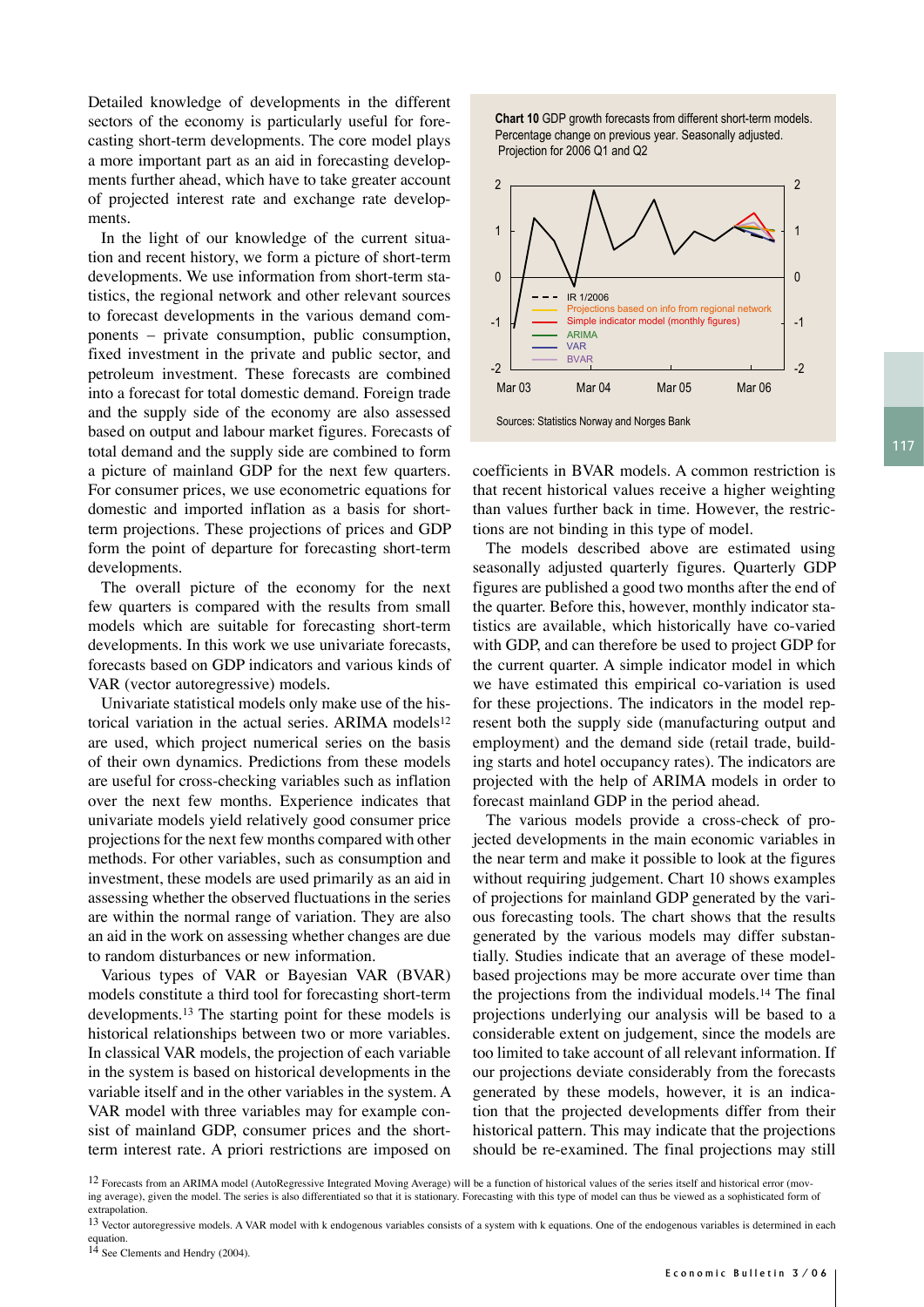differ from the results generated by the models. We may, for example, know of regulatory or other structural changes which we believe will influence developments. At the same time, the regional network provides supplementary information that may influence our forecasts. The difference between our forecasts and the modelbased results may provide an indication of the weight we have given to this information.

The short-term picture is updated before the monetary policy meetings. New information is compared with the most recent short-term forecasts. The forecasts provide a reference for assessing developments in the period between two Inflation Reports.

# 3 Forecasts further ahead

The analysis of the current situation and projected short-term developments form the point of departure for forecast further ahead. The horizon for projections in the Inflation Report is 3-4 years. The objective of stabilising inflation close to the target within a reasonable time horizon, normally 1-3 years, requires an analysis of economic developments at least three years ahead.

#### *Projections of main variables*

In our forecasting work, the analysis of the current situation and the next few quarters is linked up to our assumptions about long-term economic developments. With the help of our core model we project developments in inflation, the output gap, short-term interest rates and the effective exchange rate. The projections are based on a number of premises:

- The starting point for the output gap, inflation and developments in the next few quarters.
- Projections for exogenous variables. The most important are developments in the international economy, including external price impulses, developments in public sector demand and investment activity in the petroleum industry.
- Our view of the functioning of the economy as quantified in our models.

Given these premises, the aim is to find the interest rate path that results in the least possible deviation from the inflation target over time, taking into account that fluctuations in output should not be too large. The projected developments in the interest rate will ensure that the economy is in equilibrium in the long term, with inflation on target and the output gap closed.

Such an approach may be appropriate in the context of forecasting, even though it is highly probable that the economy will also deviate from equilibrium in the future. The economy is constantly influenced by various disturbances that may be caused by domestic or external factors. Disturbances many years ahead are

very difficult to foresee with any degree of precision, however. For example, very specific information is required to base the projections on the assumption that a disturbance will occur 3-4 years ahead or that the functioning of the economy will change substantially. In a forecasting context, we normally assume that the economy is not exposed to new disturbances.

Quantifying the various economic variables in a longterm equilibrium is by no means straightforward. The equilibrium values of many economic variables are unobservable and may change over time. Nevertheless, it is necessary to make an assessment. The assessments may be based on historical developments, pricing of financial contracts with a long maturity and economic theory. The equilibrium the economy is assumed to move towards in the long term, provided that the interest rate is set correctly, is characterised by the following:

- Mainland GDP grows by about  $2^{1/2}$  per cent annually
- $\cdot$  The real interest rate is between 2<sup>1</sup>/<sub>2</sub> and 3<sup>1</sup>/<sub>2</sub> per cent
- The real effective exchange rate is constant

In our forecasting, we seek to build a bridge between our assessment of the current situation and our assumptions about long-term relationships in the economy. The Bank uses several macroeconomic models as tools in this work: the core model and a number of smaller models that are used to make detailed projections and to cross-check forecasts from the core model. These models constitute the main part of our forecasting and policy analysis system (see Chart 1 above).

Our assessments of the equilibrium values in the economy are built into the core model, and in the work on forecasting we have to decide whether any factors indicate that these equilibrium values should be adjusted. The core model is our most important tool for estimating how the economy will move from the current situation towards long-term equilibrium. With the help of the model, projections are made for the output

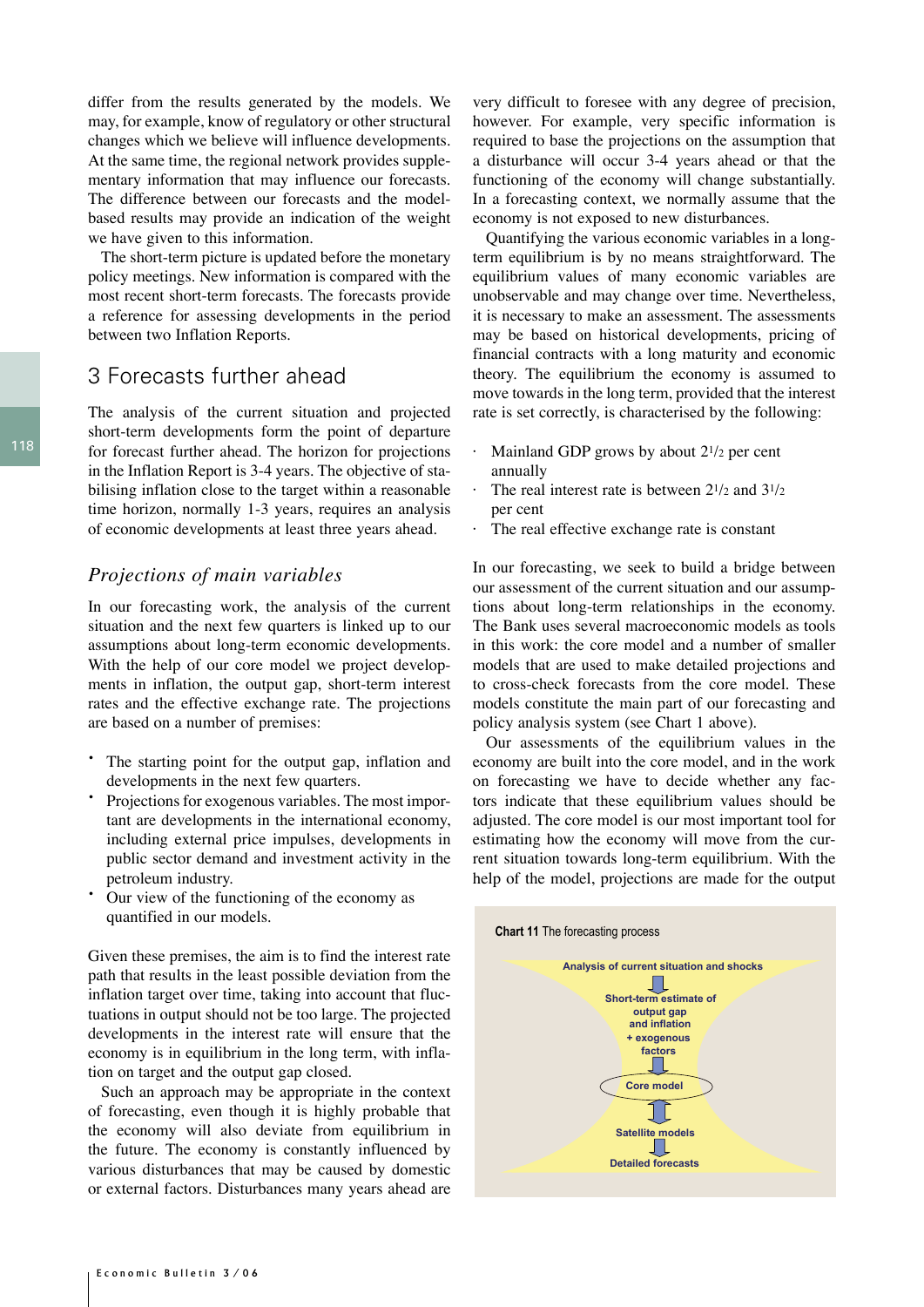gap, inflation measured by the CPI-ATE, the effective exchange rate and short-term interest rates. The model is a very simplified representation of the real economy, and only relationships between a few main variables are quantified. The main role of the model is to ensure consistency in the relationship between important economic variables and consistency in assessments over time. At the same time, a relatively small, straightforward model may be suitable for analysing alternative scenarios for the economy and the monetary responses implied by the different alternatives.

The choice of such a relatively small, aggregated model means that all information about the current situation has to be combined into estimates of the output gap and inflation. In the analysis of the current situation, the large volume of information is 'compressed' into the model's variables, as illustrated in Chart 11.

As the core model contains relatively few economic variables, a number of factors have to be determined outside the model. These exogenous estimates then have to be 'translated' into the model's variables, which entails assessing how they will influence the variables in the model. Neither fiscal policy nor petroleum investment is explicitly included in the model, although they are of considerable importance to economic developments. Projections for these variables are made outside the model, on the basis of available information. We assess how a projected fiscal stimulus, or projected growth in petroleum investment, will affect the output gap, which is the model's variable for economic activity. These assessments are included in the forecasts as an exogenous influence on the output gap (add factor), which in turn influences the projections for inflation, the interest rate and the exchange rate.

In addition to assessing exogenous variables and their effect on the model's variables, we assess how the disturbances we have identified in our analysis of the current situation will develop in the future. We decide whether we are facing new driving forces, or whether the disturbances are of a more temporary nature. If inflation, for example, differs substantially from what our model tools can explain, we must decide whether this deviation will persist, be amplified or reduced in the years ahead. In order to make a correct assessment, we must have understood which forces have influenced inflation to date. In some cases, similar episodes in the past or the experience of other countries provide support for our forecasts regarding future developments in such deviations. In some cases, economic theory can provide a reference. However, there is often little concrete information on which to base these assessments.

One example of such a deviation is the influence on inflation of the shift in our imports towards low-cost countries. After first identifying this effect and assessing its significance for inflation now, we must decide how this shift will develop in the years ahead. What level will our share of imports from low-cost countries

# Criteria for an appropriate future interest rate path

- 1. If monetary policy is to anchor inflation expectations around the target, the interest rate must be set so that inflation moves towards the target. Inflation should be stabilised near the target within a reasonable time horizon, normally 1-3 years. For the same reason, inflation should also be moving towards the target well before the end of the three-year period.
- 2. Assuming that inflation expectations are anchored around the target, the inflation gap and the output gap should be in reasonable proportion to each other until they close.1 The inflation gap and the output gap should normally not be positive or negative at the same time further ahead.
- 3. Interest rate developments, particularly in the next few months, should result in acceptable developments in inflation and output also under alternative, albeit not unrealistic assumptions concerning the economic situation and the functioning of the economy.
- 4. The interest rate should normally be changed gradually so that we can assess the effects of interest rate changes and other new information about economic developments.
- 5. Interest-rate setting must also be assessed in the light of developments in property prices and credit. Wide fluctuations in these variables may in turn constitute a source of instability in demand and output in the somewhat longer run.
- 6. It may also be useful to cross-check by assessing interest rate setting in the light of some simple monetary policy rules. If the interest rate deviates systematically and substantially from simple rules, it should be possible to explain the reasons for this.

1 The inflation gap is the difference between actual inflation and the inflation target of 2.5%. The output gap measures the percentage difference between actual and estimated potential mainland GDP.

reach in the long term? How rapidly will this adjustment take place? How will the price levels in these low-cost countries develop in the future?

Developments in other low-cost countries which became part of international trade earlier, and developments in our imports from those countries, can provide an indication. We also look at the levels of the shares of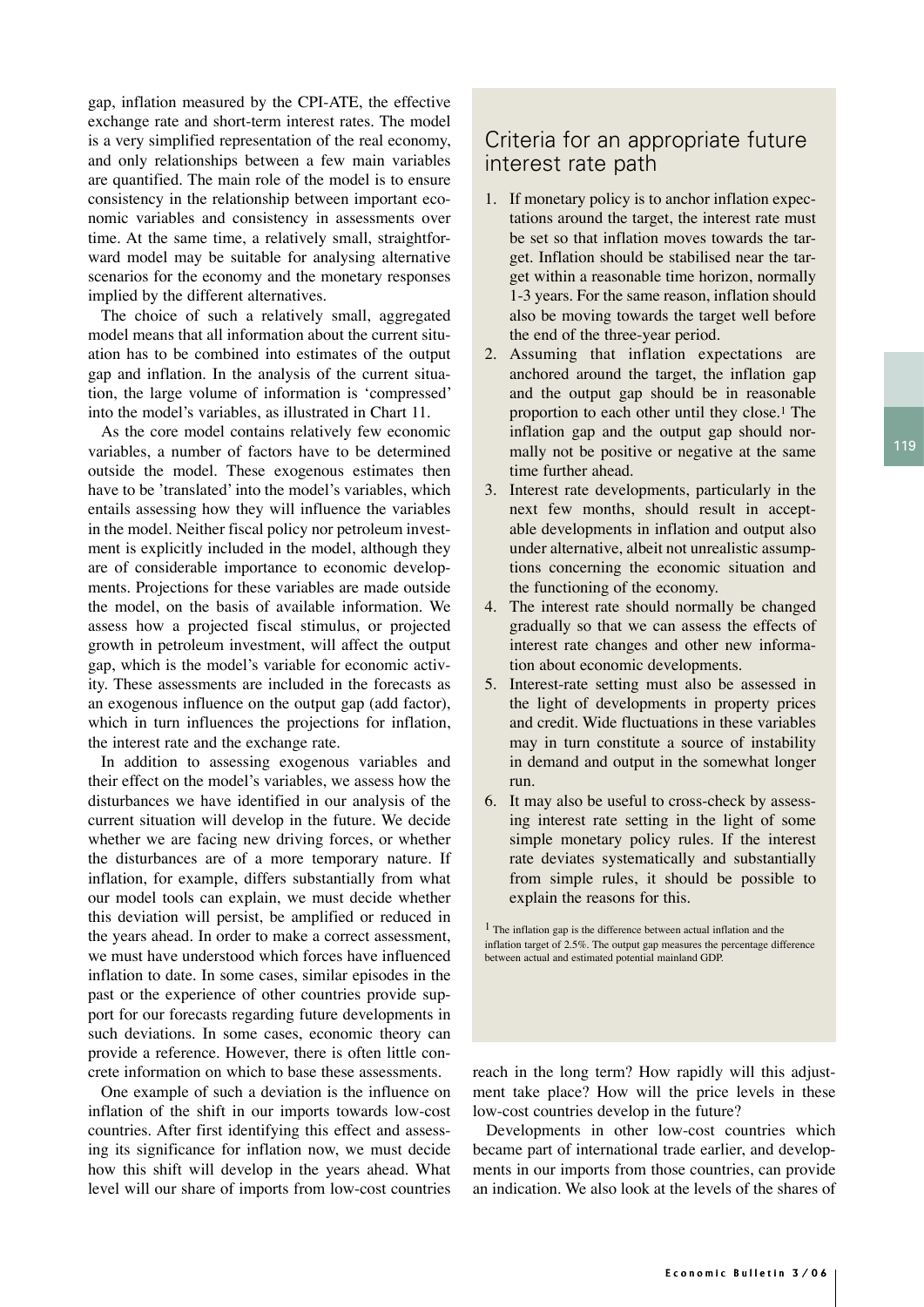![](_page_8_Figure_0.jpeg)

**Chart 13** Unemployment gap and output gap

![](_page_8_Figure_2.jpeg)

our imports from low-cost countries for different groups of consumer goods. Nonetheless, the answers to these questions must be largely based on judgement.

On the basis of the analysis of the current situation, the projections for short-term developments and the assessment of exogenous forces, a first run of the model is prepared. This run provides a starting point for forecasting developments in the interest rate, the output gap, inflation and the exchange rate.

In the model, future interest rate developments depend on the projected future deviation from the inflation target and the estimate of the output gap. The model generates an interest rate path that will bring inflation back to the target and close the output gap. The interest rate projection from the core model is considered against the six criteria Norges Bank has defined for an appropriate interest rate path (see box with criteria).15

The criteria do not provide a precise indication for how the interest rate should be set, but point to factors that should be examined and assessed. In some contexts, there may be a conflict between the various criteria may. In these situations, the Executive Board will exercise judgment in connection with the trade-off between the different objectives of monetary policy. If the first projections from the model indicate that one or more of the criteria have not been fulfilled, it may entail adjusting the interest rate path and making new projections for output and inflation.

#### *Detailed forecasts*

Based on an interest rate path that appears to be in line with the above criteria, more detailed forecasts for economic developments are produced. We are now looking at a larger set of variables than those in the core model. It is easier to compare this more detailed picture of the economic outlook with developments in the period between two Inflation Reports. In the light of the general picture, we forecast developments in the most important demand components, such as private consumption, investment and foreign trade. At the same time we assess developments in employment, unemployment and wages. For these more detailed projections we use the system of smaller supplementary models. These models contain estimated relationships between the variables in the core model and the most important variables on the supply and demand side of the economy are built into them.

The structure of the supplementary model of the labour market is illustrated in Chart 12. We use the historical covariation between output, unemployment and the labour force over the business cycle to project developments in the labour market. An unemployment gap can be estimated in the same way as the output gap. The unemployment gap can be defined as the percentage difference between actual unemployment and estimated trend unemployment. Our estimates indicate that there has been a close correlation between the output gap and the unemployment gap in Norway for the last 20 years (see Chart 13). Unemployment is below trend during cyclical upturns and above trend during downturns. The relative variation in the two gaps appears to have been fairly stable over time. Experience shows that mainland GDP fluctuates about twice as much around its trend level as unemployment. If output is 2 per cent higher than its trend level, unemployment has tended to be about 1 per cent lower. The relationship between fluctuations in output and unemployment is known in academic literature as Okun's law16, and appears to hold fairly true for Norway. By using this relationship together with the estimate of the output gap, we can forecast developments in the output gap. The unemployment gap, an analogous labour force gap, and exogenous estimates of equilibrium values in the labour market are used to forecast developments in the number employed and person-hours worked.

The forecasts of unemployment and inflation form the starting point for assessing wage growth, which is projected on the basis of an estimated equation. In the supplementary model of households, the projections for

15 See *Norges Bank Working Paper* no. 5/2006: "When does an interest rate path 'look good'? Criteria for an appropriate future interest rate path." (Qvigstad 2006). 16 See Burda and Wyplosz (2005).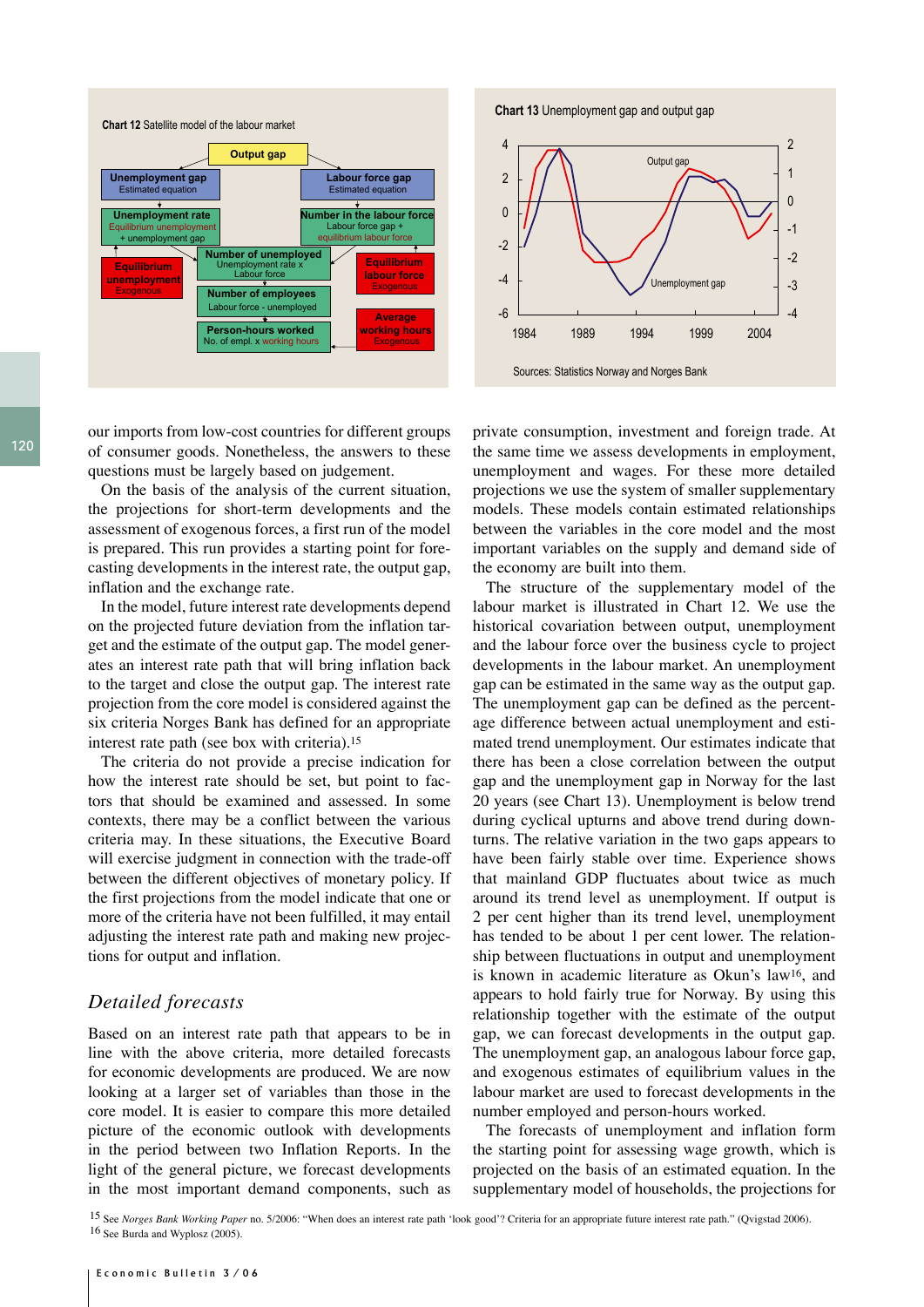wages and person-hours worked are used to estimate wage income, which in turn is included in an estimated equation for household consumption. We use supplementary models in the same way for other economic variables such as investment, exports and imports and developments in house prices and household debt.<sup>17</sup>

An important function of the more detailed forecasts is to provide a cross-check of the results from the core model. If the results of one or more supplementary models appear unreasonable, there may be grounds for adjusting the core model. Among the factors we assess are developments in household saving and how households' financial position develops through the forecast period.

The model-based results are also compared with estimated individual equations external to the model system. For example, we compare the core model's projections for developments in the CPI-ATE with the results of other estimated equations for inflation. If the core model's projections differ substantially from the latter, we try to analyse this more closely. In some cases the comparison may indicate that the projections should be adjusted. These adjustments will in their turn influence the projections for the interest rate and the other main variables in the core model. The use of judgement is central to this iteration procedure.

Often more than one interest rate path may produce relatively favourable economic developments according to the six interest rate setting criteria. In theory, these paths could be ranked in terms of a so-called loss function, which quantifies the weight the decisionmakers give to the various factors the central bank has to take into account in its conduct of monetary policy.18 In practice, no central bank bases its policy on this quantified loss function.

Norges Bank's Executive Board decides which interest rate path should form the basis for the forecasts. A proposed path with associated projections is submitted to the Executive Board at a seminar about two weeks before the *Inflation Report* is published. At the same time, the premises on which the forecasts are based are submitted. The Executive Board is also presented with projections based on alternative interest rate paths, and discusses alternative paths based on other assumptions about the functioning of the economy and exogenous forces. At the seminar, the Executive Board discusses the various alternatives and uncertainty, and decides which interest rate path that should be applied during the projection period.

### 4 Concluding comments

Norges Bank's projections in the *Inflation Report* are conditioned by a number of factors. They are shaped by the assessment of the current situation, estimates of exogenous variables, quantification of economic relationships and the characteristics of the economy in equi-

Forecasting work is divided into different phases in which different methods and tools are used. There are a number of reasons why we find this approach appropriate. Different types of tools may be best suited for different parts of the forecasting work. For example, the analysis of the current situation does not depend on a particular method or model. The distinction between the current situation and exogenous factors on the one hand, and the projections for the future on the other, also provides a distinction between premises and monetary policy assessments.

Our modelling system has been developed into an effective tool for setting interest rates. The core model is a flexible tool for analysing possible monetary policy responses to alternative scenarios. By stripping away most of the details, attention is focused on the mechanisms that are most important to the conduct of monetary policy. One disadvantage of such an aggregated model may, however, be that some problems must be dealt with externally, and that a need for iteration arises. On the other hand, it may be easier to see what is driving the results than in a much larger, more detailed model. Norges Bank also estimates a larger macroeconomic model, NEMO, which is used in various kinds of shift analyses. It is built along the same lines as the current core model, with a Neo-Keynesian theoretical basis and forward-looking agents, but is more disaggregated.

A number of important aspects of forecasting have not been discussed in this article. Assessing the uncertainty surrounding projections is one of them.<sup>19</sup> The analysis of alternative scenarios for the economy is another. In addition to the modelling system and the actual forecasting work, Norges Bank is continuously working on elucidating and communicating these issues.

# References

- Bergo, Jarle (2006): "Projections, uncertainty and choice of interest rate assumption in monetary policy", speech on 27 January 2006, http://www.norges-bank. no/front/pakke/en/foredrag/2006/2006-01-27/
- Bjørnland, Hilde C., Leif Brubakk and Anne Sofie Jore (2004): "The output gap in Norway – a comparison of different methods", *Economic Bulletin 2/05,* pp. 90-100
- Burda, Michael and Charles Wyplosz (2005): *Macroeconomics: A European Text.* Oxford University Press

librium. In addition, the projections are determined by the Executive Board's assessment of trade-off between the different objectives of monetary policy. When the underlying premises change, the projected developments in the interest rate and other economic variables will also change.

<sup>17</sup> See Jacobsen and Naug (2004a, 2004b)

<sup>18</sup> See Svensson (2003).

<sup>&</sup>lt;sup>19</sup> See the box in *Inflation Report* 1/06 and the speech of 27 January 2006 by Deputy Governor Jarle Bergo: "Projections, uncertainty and choice of interest rate assump tion in monetary policy", www.norges-bank.no, for a discussion of the uncertainty surrounding the projections.